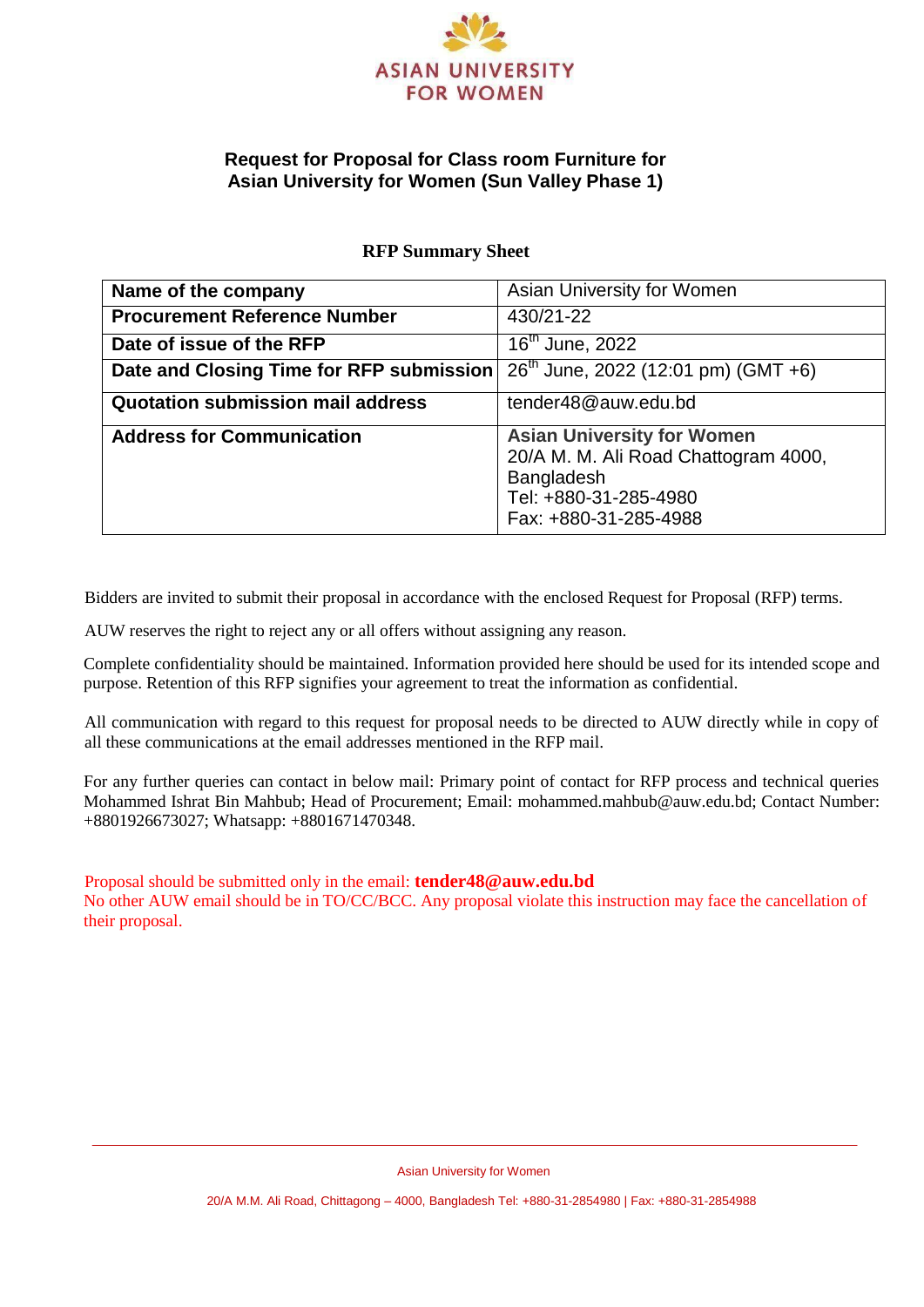

# **Objective**

Asian University for Women (AUW) seeks to graduate women who will be skilled and innovative professionals, service-oriented leaders in the businesses and communities in which they will work and live, and promoters of intercultural understanding and sustainable human and economic development in Asia and throughout the world.

#### **Requirements**

We, to achieve our objectives, need the following product/services are below:

#### - **Description of Product/Service: Classroom Furniture items for AUW Sun valley.**

| Sl.<br>No.     | <b>Product Name</b>                                                                                                                                                                                                                                                                                                                                                                                                                                                                                                                                         | Unit | <b>Qty</b> | <b>Remarks</b>              |
|----------------|-------------------------------------------------------------------------------------------------------------------------------------------------------------------------------------------------------------------------------------------------------------------------------------------------------------------------------------------------------------------------------------------------------------------------------------------------------------------------------------------------------------------------------------------------------------|------|------------|-----------------------------|
| $\mathbf{1}$   | <b>Custom made Single Seated Class Room Chair:</b><br>MS tubes diameter 32 mm, thickness 1.2 mm for<br>main structure, MS tubes diameter 25 mm<br>thickness 1.5 mm for leg support, MS tubes<br>diameter 10 mm thickness 1.2 mm for baggage<br>rack, 4 mm thick flat bar & hinge with powder<br>coding black color. 16 mm Scratchproof &<br>Termite proof melamine laminated board with 1<br>mm thick edging pasted by hot melt glue for<br>writing pad, 12 mm imported large size wooden<br>shell (Made in Taiwan/Equal foregin made ) for<br>seat & back. | Pcs  | 420        |                             |
| $\overline{2}$ | <b>Computer Lab Chair</b><br>As per sample<br>Comfortable back with best quality semi rubber<br>foam & best quality rexine.<br>Upholstered cushion for 8+ hours of comfortable<br>work<br>Tilt and tilt tension encourage natural movement<br>Five star base and hybrid casters for both<br>hardwood and carpets.                                                                                                                                                                                                                                           | Pcs  | 90         | Visit AUW to see the sample |

Asian University for Women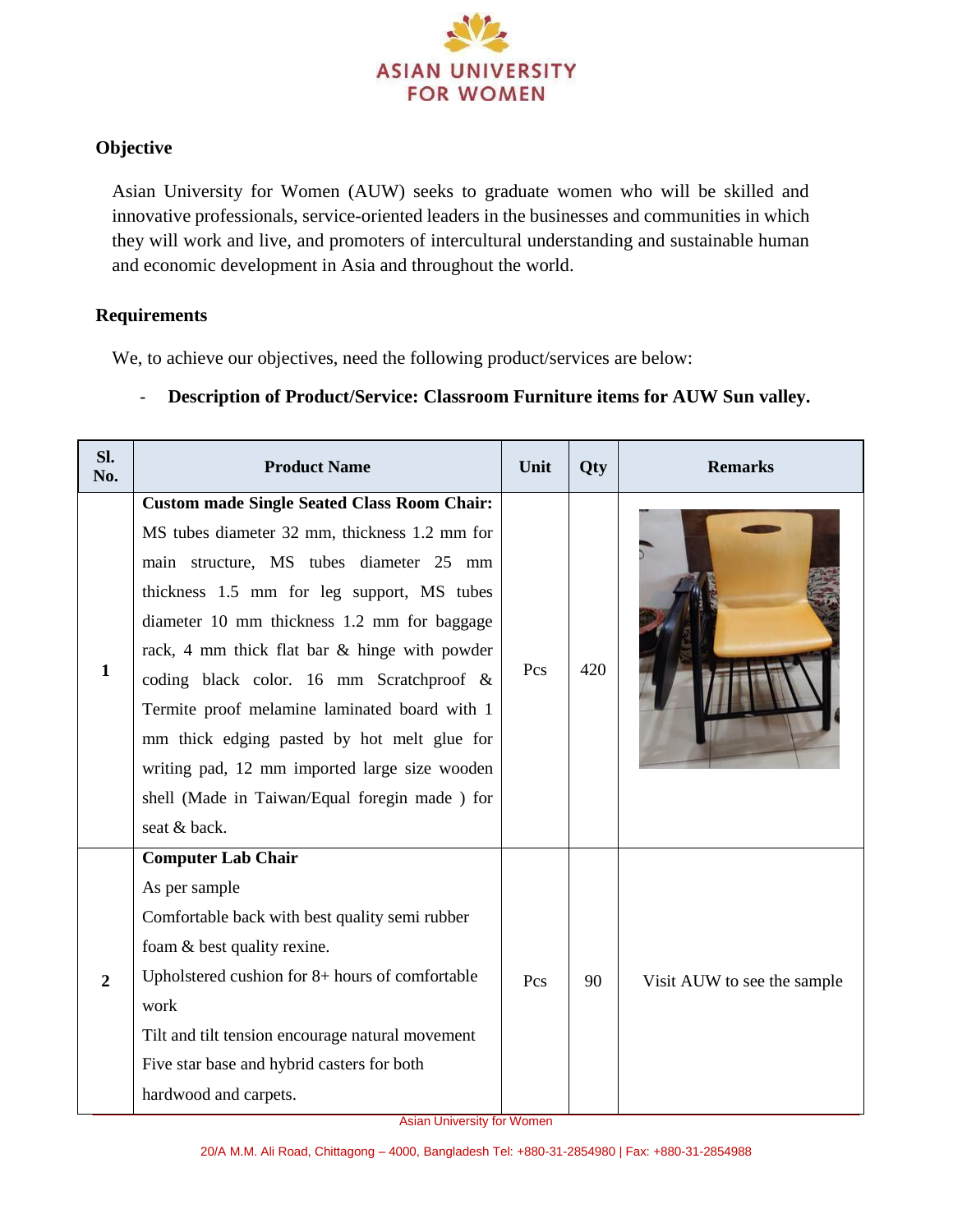

| $\overline{\mathbf{3}}$ | <b>Custom made Computer Lab Table</b><br>Made with $16+16$ mm thick scratchproof &<br>termite proof melamine laminated board with 1<br>mm thick edging pasted by hot melt glue.<br>Including keybord tray, CPU trolly, UPS trolly,<br>monitor space & drower unit with fully<br>knockdown system.<br>All respect as per sample<br>Size: 1200 X 600 X 750 mm | Pcs | 45 | Visit AUW before bidding to<br>see the sample |
|-------------------------|-------------------------------------------------------------------------------------------------------------------------------------------------------------------------------------------------------------------------------------------------------------------------------------------------------------------------------------------------------------|-----|----|-----------------------------------------------|
| $\boldsymbol{4}$        | <b>Custom made class room Teacher Table</b><br>Made with $16+16$ mm thick scratchproof &<br>termite proof melamine laminated board with 1<br>mm thick edging pasted by hot melt glue.<br>Including<br>keybord tray & drower unit with fully knockdown<br>system.<br>All respect as per sample<br>Size: 1050 X 600 X 750 mm                                  | Pcs | 20 | Visit AUW before bidding to<br>see the sample |
| 5                       | <b>Custom made class room Teacher Chair</b><br>Made with 25mm diameter SS tube, 1.2 mm<br>thickness, 16 mm thick play, 51 mm semi rubber<br>foam & best quality fabric.                                                                                                                                                                                     | Pcs | 20 | Visit AUW before bidding to<br>see the sample |
| 6                       | White Board (Customized) 48" x 96"                                                                                                                                                                                                                                                                                                                          | Pcs | 18 | Visit AUW before bidding to<br>see the sample |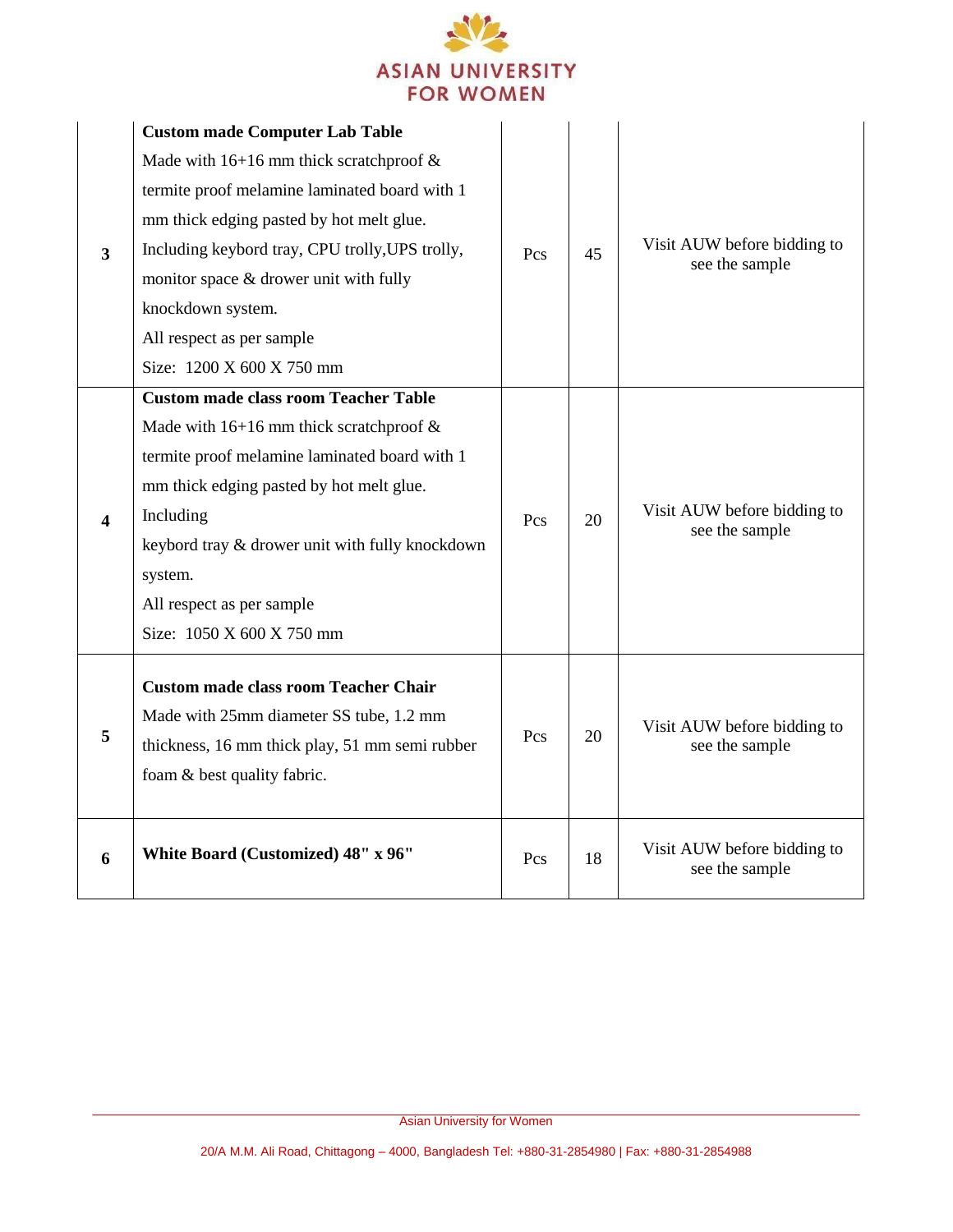

**Phase 1:** After technical and financial evaluation AUW committee will select specific vendors for each item.

**Phase 2:** Selected vendors need to develop Mock-up sample according to the requirement

## **Information need to be submitted:**

- a) Specification of the item with the picture and product design.
- b) Trade license
- c) Company details including client list and amount.
- d) Delivery date